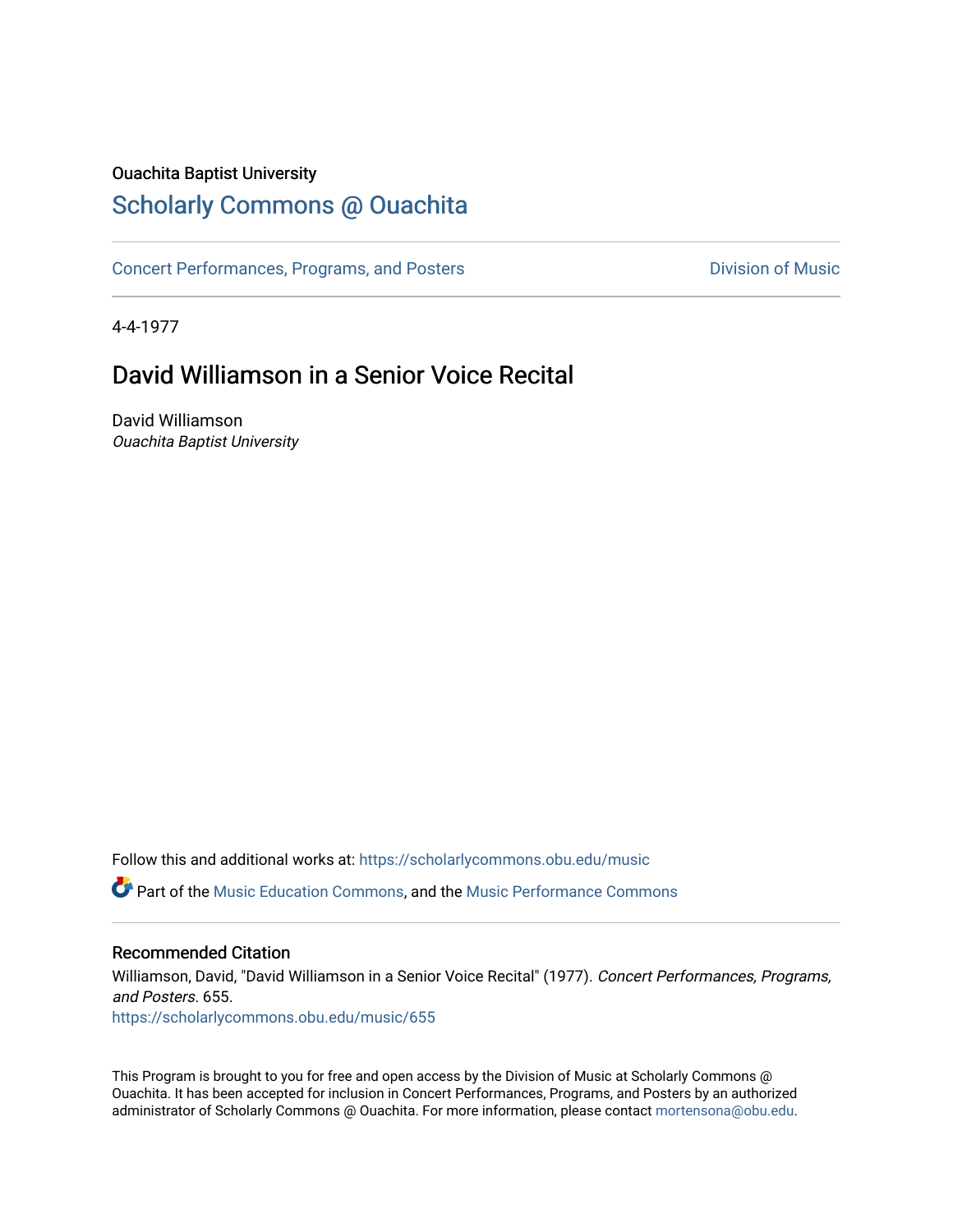Ouachita Baptist University School of Music

presents

# David Williamson, baritone

# assisted by Debbie Theobalt, piano

 $in$ 

Senior Recital

April 4, 1977

8 o'clock p.m.

Mabee Fine Arts Center Recital Hall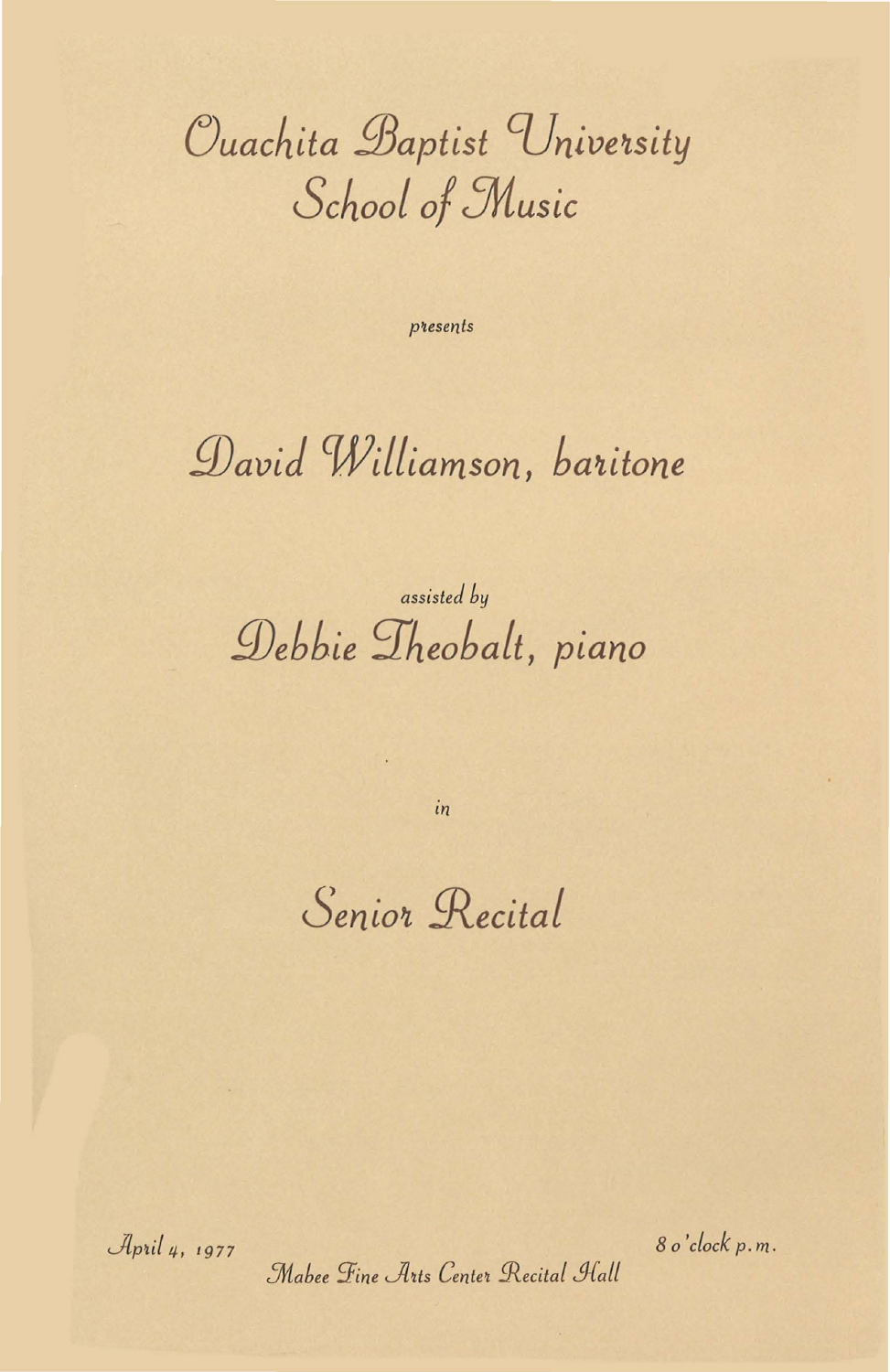

I

**An Evening Hymn** 

**Judas Maccabaeus Arm, Arm Ye Brave!**  **Henry Purcell**  ( **1659-1695)** 

**G. F. Handel**  ( **1685-1759)** 

II

## **Rastlose Liebe** Franz Schubert **Franz Schubert**

**(1797-1828)**  I would rather struggle through suffering than to bear so much of the world's joy. Unending fortune, that is love.

# **Von ewiger Liebe Grahms**  Johannes Brahms **(1833-1897)**

Out of the village comes the youth, bringing his sweetheart home. He asks, "Are you ashamed of me before the others?" The girl speaks: "Iron and steel may be melted, but our love shall endure forever!"

# **Allerseelen** Richard Strauss **Richard Strauss (1864-1949)**

Place on the table the fragrant mignonettes and let us speak again of love. Come to my heart that I may hold you as once in May.

Tanio the clown steps before the curtain and explains to the audience very dramatically that a clown is not always the happy character he seems, but that under his makeup beats a human heart, and that often the tears he sheds in jest are very real ones.

## **Pagliacci Ruggiero Leoncavallo Si pub? .** .. Si **puo? (1858-1919)**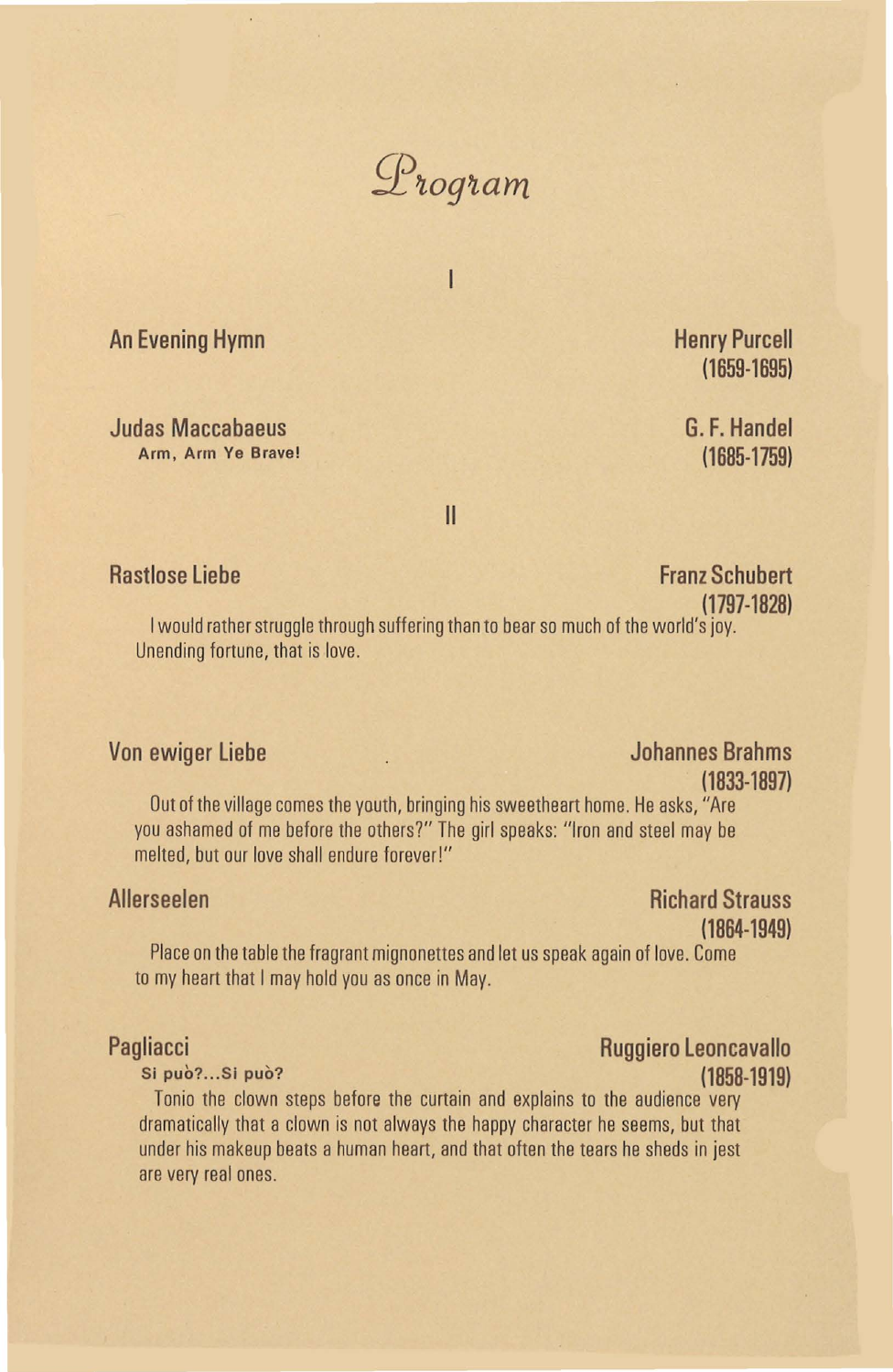# **Don Quichotte à Dulcinée (1898) de la proponduit de la proponduit de la proponduit de la proponduit de la proponduit de la proponduit de la proponduit de la proponduit de la proponduit de la proponduit de la proponduit de**

### **1. Chanson romanesque**

If you wanted the earth I would stop it from turning, chase the stars from the sky and put them back again.

### **2. Chanson epique**

I pray for the saints to bless my sword before the altar of the Madonna whom my lady so much resembles.

### 3. **Chanson a boire**

Lady adored don't say that love and good wine bring my heart grief tomorrow. I drink to joy. Joy is the only goal that I have.

## **The Lord Reigns "Eugene Butler**

**Out of the Depths Eugene Butler Accord Public Contract Contract Public Contract Contract Public Contract Contract Public Contract Public Contract Public Contract Public Contract Public Contract Public Contract Public Cont** 

### **0 Clap Your Hands!** Don McAfee

**IV** 

## **Les Pecheurs de Perles Georges Bizet**

**Au fond du temple saint (1838-1875)** 

Zurga, newly chosen king of the fishermen, is reunited with his old friend Nadir; they had parted in anger years before over conflicting love for the beautiful priestess Leila. Now, having kept faith with their vow never to see her again, they swear eternal friendship. Still neither can forget her, and when Leila appears in the village, the machinery of tragedy will be once more set on its course.

> *Thomas W Bolton, tenor David Williamson, baritone*

I will praise the, 0 Lord, with my whole heart; I will shew forth all thy marvellous works.! will be glad and rejoice in thee: I will sing praise to thy name, 0 thou most High.

The Ninth Psalm